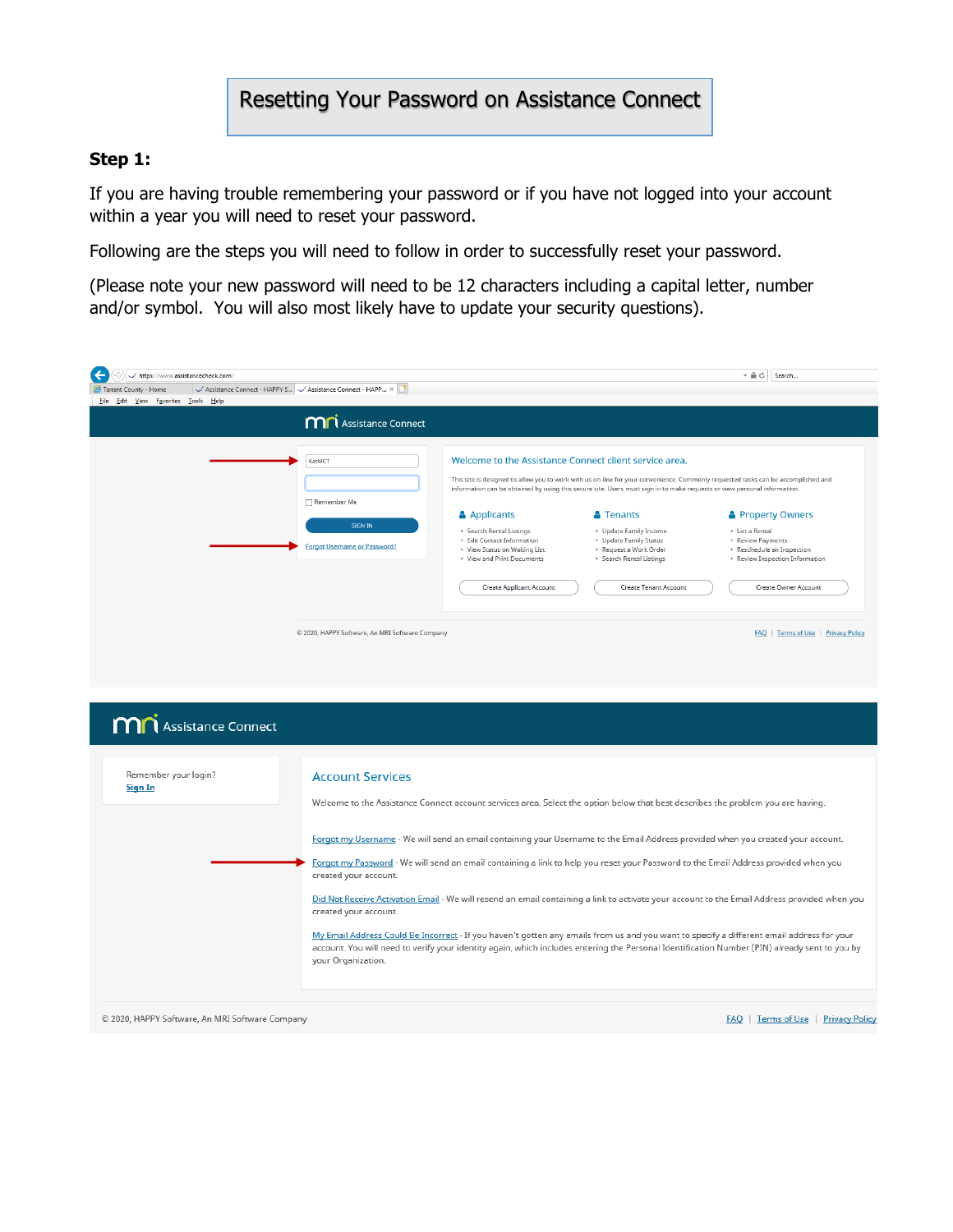| <b>M</b> Assistance Connect                                                                                                                                                                           |                                                    |
|-------------------------------------------------------------------------------------------------------------------------------------------------------------------------------------------------------|----------------------------------------------------|
| <b>Forgot Password</b><br><b>Username</b> ▶ Delivery ▶ PIN ▶ Security Questions ▶ Set Password<br>Please enter your Username to start the process of resetting your password.<br>Username<br>Username |                                                    |
| <b>Back</b>                                                                                                                                                                                           | Submit<br>Help Video                               |
| © 2020, HAPPY Software, An MRI Software Company                                                                                                                                                       | Terms of Use<br><b>Privacy Polic</b><br><b>FAQ</b> |

| <b>M</b> <sup>1</sup> Assistance Connect                                                          |                       |
|---------------------------------------------------------------------------------------------------|-----------------------|
| <b>Forgot Password</b><br><b>Username</b> ▶ Delivery ▶ PIN ▶ Security Questions ▶ Set Password    |                       |
| Please enter your Username to start the process of resetting your password.<br>Username<br>KatMCT |                       |
| <b>Back</b>                                                                                       | Submit<br>Help Video  |
| © 2020, HAPPY Software, An MRI Software Company<br>Terms of Use<br><b>FAO</b>                     | <b>Privacy Policy</b> |

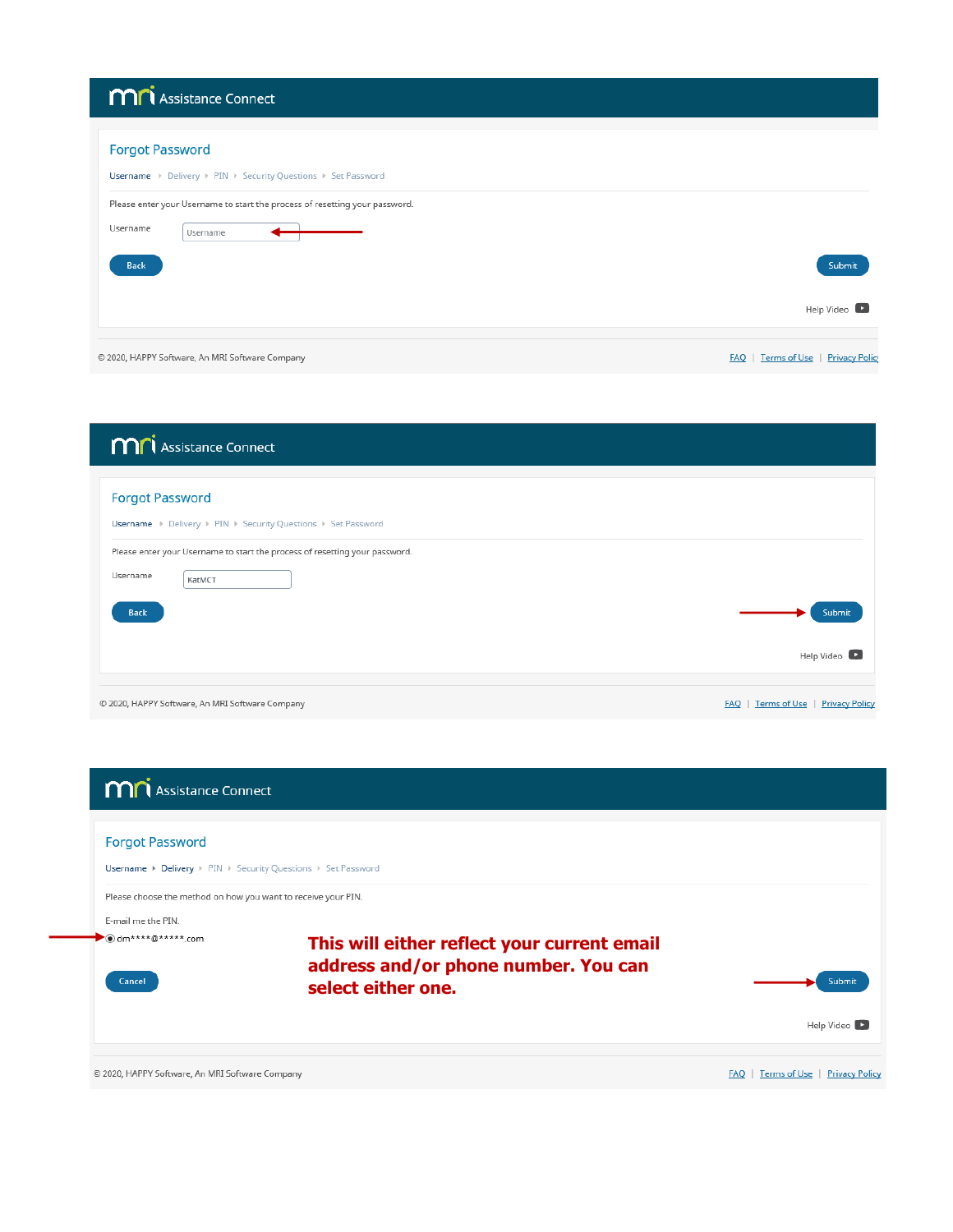|                        | <b>MN</b> Assistance Connect                                                                                                                                                                                                                    |                                                                                                            |                                     |
|------------------------|-------------------------------------------------------------------------------------------------------------------------------------------------------------------------------------------------------------------------------------------------|------------------------------------------------------------------------------------------------------------|-------------------------------------|
| <b>Forgot Password</b> | Username > Delivery > PIN > Security Questions > Set Password                                                                                                                                                                                   |                                                                                                            |                                     |
|                        | If this Username exists, we have sent an e-mail/text containing a PIN. Please enter the 6 digit PIN below.                                                                                                                                      |                                                                                                            |                                     |
| PIN<br>Cancel          |                                                                                                                                                                                                                                                 | This PIN number will be sent to your<br>email address from Assistance Connect.<br>This only takes minutes. | Submit<br>Help Video                |
|                        | © 2020, HAPPY Software, An MRI Software Company                                                                                                                                                                                                 |                                                                                                            | FAQ   Terms of Use   Privacy Policy |
|                        | Assistance Connect <no-reply@assistancecheck.com><br/>Assistance Connect Account Services - Reset Password<br/>If there are problems with how this message is displayed, click here to view it in a web browser.</no-reply@assistancecheck.com> | O Delilah M. Crowe                                                                                         |                                     |
|                        | EXTERNAL EMAIL ALERT! Think Before You Click!                                                                                                                                                                                                   |                                                                                                            |                                     |
|                        | assistance<br>connect                                                                                                                                                                                                                           |                                                                                                            |                                     |
|                        | Your Assistance Connect PIN is 099062 his is NOT your password.                                                                                                                                                                                 |                                                                                                            |                                     |
|                        | To continue resetting your password Click Here, if the link did not work please enter<br>https://www.assistancecheck.com/forgotpassword.php in your browser.                                                                                    |                                                                                                            |                                     |
|                        | Thank you,<br>The Assistance Connect Administrator                                                                                                                                                                                              |                                                                                                            |                                     |
|                        | Please do not reply to this message. We are not able to respond to messages sent to this address.                                                                                                                                               |                                                                                                            |                                     |
|                        | <b>MA</b> Assistance Connect                                                                                                                                                                                                                    |                                                                                                            |                                     |
| <b>Forgot Password</b> |                                                                                                                                                                                                                                                 |                                                                                                            |                                     |
|                        | <b>Username ▶ Delivery ▶ PIN ▶</b> Security Questions ▶ Set Password                                                                                                                                                                            |                                                                                                            |                                     |
|                        | If this Username exists, we have sent an e-mail/text containing a PIN. Please enter the 6 digit PIN below.                                                                                                                                      |                                                                                                            |                                     |
| PIN                    | <br>099062                                                                                                                                                                                                                                      |                                                                                                            |                                     |
| Cancel                 |                                                                                                                                                                                                                                                 |                                                                                                            | Submit                              |
|                        |                                                                                                                                                                                                                                                 |                                                                                                            | Help Video                          |
|                        | © 2020, HAPPY Software, An MRI Software Company                                                                                                                                                                                                 |                                                                                                            | FAQ   Terms of Use   Privacy Policy |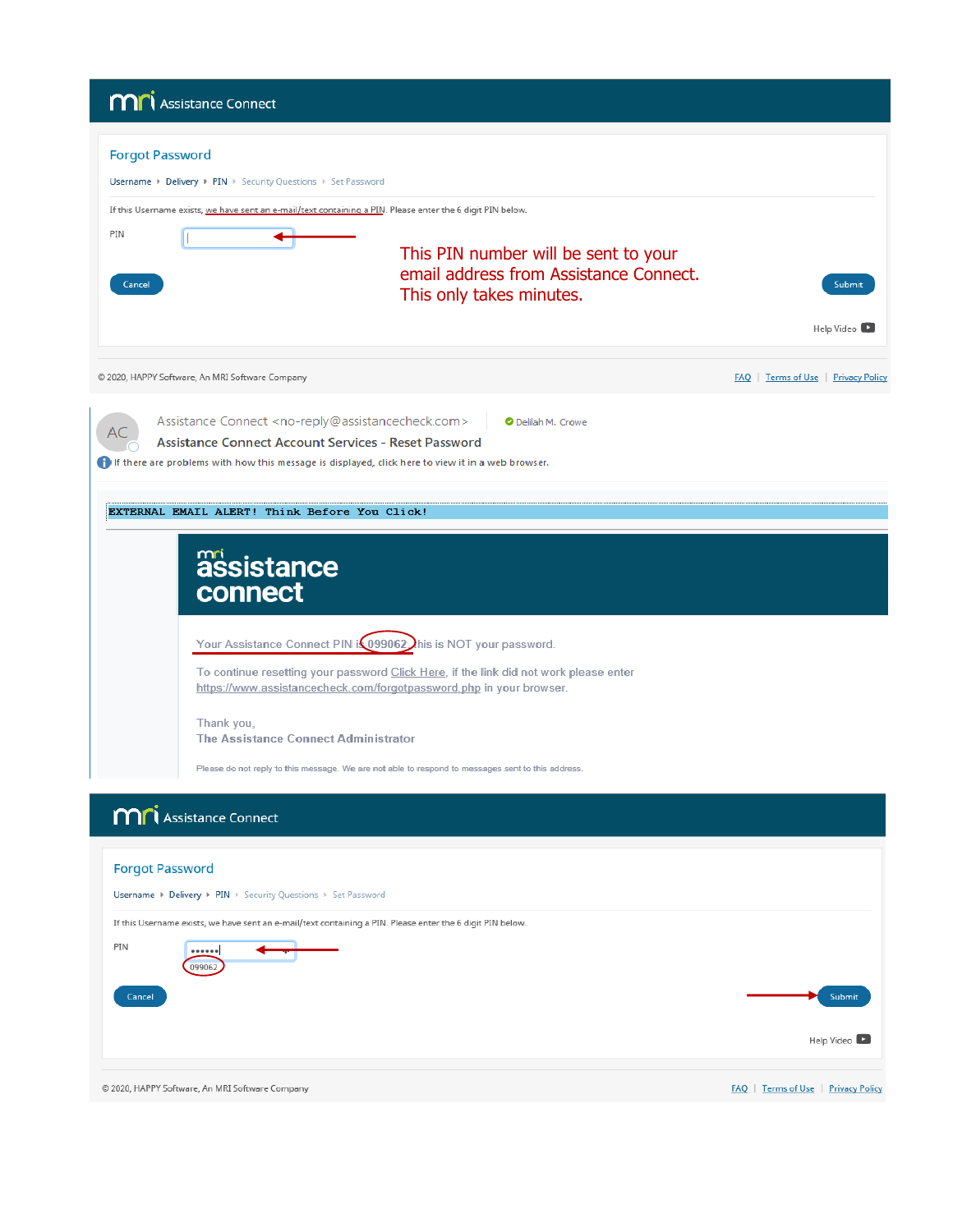# **MN** Assistance Connect

| <b>Forgot Password</b>                                                  |                                                     |
|-------------------------------------------------------------------------|-----------------------------------------------------|
| Username > Delivery > PIN > Security Questions > Set Password           |                                                     |
| To reset the Password to your account please answer the question below. |                                                     |
| What was your childhood nickname?                                       |                                                     |
| Answer                                                                  |                                                     |
| Cancel                                                                  | Submit                                              |
|                                                                         | Help Video                                          |
|                                                                         |                                                     |
| © 2020, HAPPY Software, An MRI Software Company                         | Terms of Use<br><b>Privacy Policy</b><br><b>FAQ</b> |

| <b>MM</b> Assistance Connect                                                                                               |                                                    |
|----------------------------------------------------------------------------------------------------------------------------|----------------------------------------------------|
| <b>Forgot Password</b><br>Username > Delivery > PIN > Security Questions > Set Password                                    |                                                    |
| Password must contain at least 12 characters, 1 uppercase letter, 1 lowercase letter and 1 number.<br>Password<br>Password |                                                    |
| Confirm Password<br>--------------                                                                                         |                                                    |
| Cancel                                                                                                                     | Submit                                             |
|                                                                                                                            | Help Video                                         |
| © 2020, HAPPY Software, An MRI Software Company                                                                            | <b>Terms of Use</b>   Privacy Policy<br><b>FAO</b> |

| <b>MN</b> Assistance Connect                                                                                                                                 |                                                     |
|--------------------------------------------------------------------------------------------------------------------------------------------------------------|-----------------------------------------------------|
| <b>Forgot Password</b><br>Username ▶ Delivery ▶ PIN ▶ Security Questions ▶ Set Password<br>Your password has successfully been changed, you can now Sign In. |                                                     |
|                                                                                                                                                              | Help Video                                          |
| © 2020, HAPPY Software, An MRI Software Company                                                                                                              | Terms of Use<br><b>Privacy Policy</b><br><b>FAQ</b> |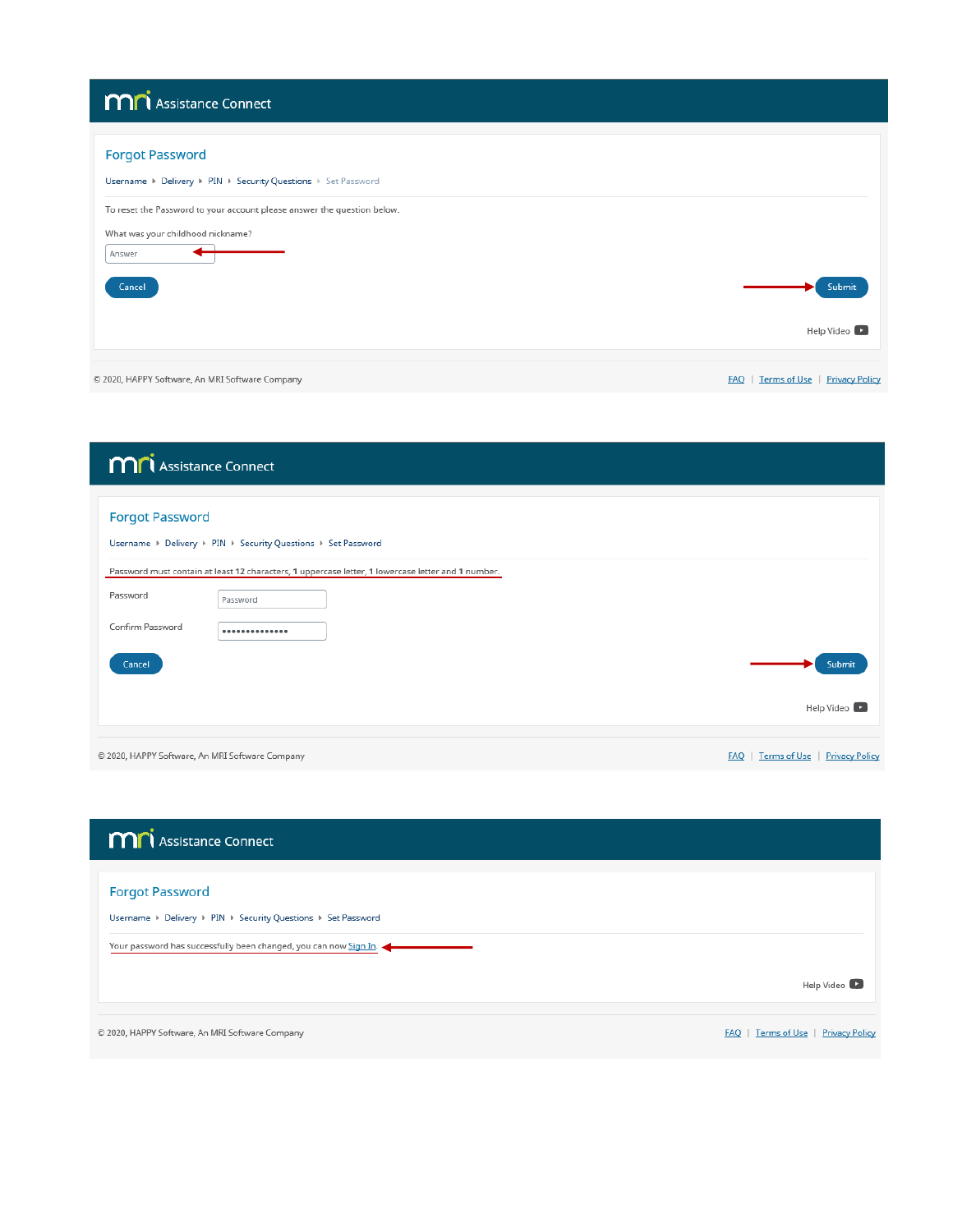### **M**<sup>1</sup> Assistance Connect



#### Welcome to the Assistance Connect client service area.

This site is designed to allow you to work with us on-line for your convenience. Commonly requested tasks can be accomplished and<br>information can be obtained by using this secure site. Users must sign in to make requests o

#### $\bullet$  Tenants Property Owners

• Update Family Income<br>• Update Family Status<br>• Request a Work Order<br>• Search Rental Listings • List a Rental<br>• Review Payments<br>• Reschedule an Inspection<br>• Review Inspection Information

(

Create Tenant Account

Create Owner Account

FAQ | Terms of Use | Privacy Policy

© 2020, HAPPY Software, An MRI Software Company

| <b>MN</b> Assistance Connect                                                                                                      | Home                                                                                                                                                                                     | <b>Katie TestMCTesting</b><br>Sign Out                                                                                                                                                   |                                        |
|-----------------------------------------------------------------------------------------------------------------------------------|------------------------------------------------------------------------------------------------------------------------------------------------------------------------------------------|------------------------------------------------------------------------------------------------------------------------------------------------------------------------------------------|----------------------------------------|
| <b>A</b> Tenant Assistance<br>Inbox $(12)($<br><b>Annual Reexamination</b><br><b>Send Document</b>                                | <b>Tarrant County Housing Assistance Office Customer Service Area</b><br><b>Start Reexam</b><br>Reexam<br>Your information must be updated to determine or maintain<br>your eligibility. | View your full case file<br>Inspections<br><b>View All</b><br>View Scheduled Inspections and Results.                                                                                    | If you need<br>to change<br>your email |
| <b>Edit Contact Information</b><br><b>Document Library</b><br><b>Add New Income</b><br><b>Edit Income</b><br><b>Remove Income</b> | N/A<br>APPOINTMENT<br>04/01/2018<br>REEXAM DATE<br>Not Started<br><b>STATUS</b>                                                                                                          | You have no Inspections to view                                                                                                                                                          | address,<br>click on<br>your name      |
| <b>Add New Family Member</b><br><b>Edit Family Member</b><br><b>Remove Family Member</b><br><b>Review Inspections</b>             | Requests<br>Click the Request below and follow the instructions.                                                                                                                         | $Q$ 1/3 $Q$                                                                                                                                                                              | to change<br>email<br>address          |
| <b>Request an Inspection</b><br><b>Request an Appointment</b><br><b>Search Rentals</b><br><b>FAO</b><br><b>Contact Us</b>         | REQUEST<br><b>NOTE</b><br><b>Add New Income</b><br>Complete<br><b>Annual Reexamination</b><br><b>Annual Reexamination</b><br><b>Edit Income</b>                                          | <b>STATUS</b><br>Completed 2 years ago<br>$\searrow$<br>♤<br>Completed 3 years ago<br>♤<br>Completed 5 years ago<br>Completed 5 years ago<br>$\overline{\smile}$                         | and/or<br>mobile<br>phone<br>number.   |
| <b>Tarrant County Housing Assistance</b><br>Office<br>2100 Circle Drive, Suite 200<br>Fort Worth, TX 76119                        | <b>Add New Income</b><br><b>Add New Income</b><br><b>Remove Income</b><br><b>Add New Family Member</b><br><b>Request to Move</b>                                                         | Completed 5 years ago<br>$\blacktriangledown$<br>Completed 5 years ago<br>▽<br>Completed 5 years ago<br>$\blacktriangledown$<br>Completed 5 years ago<br>▽<br>Completed 5 years ago<br>▽ |                                        |

Applicants

• Search Rental Listings<br>• Edit Contact Information<br>• View Status on Waiting List<br>• View and Print Documents

Create Applicant Account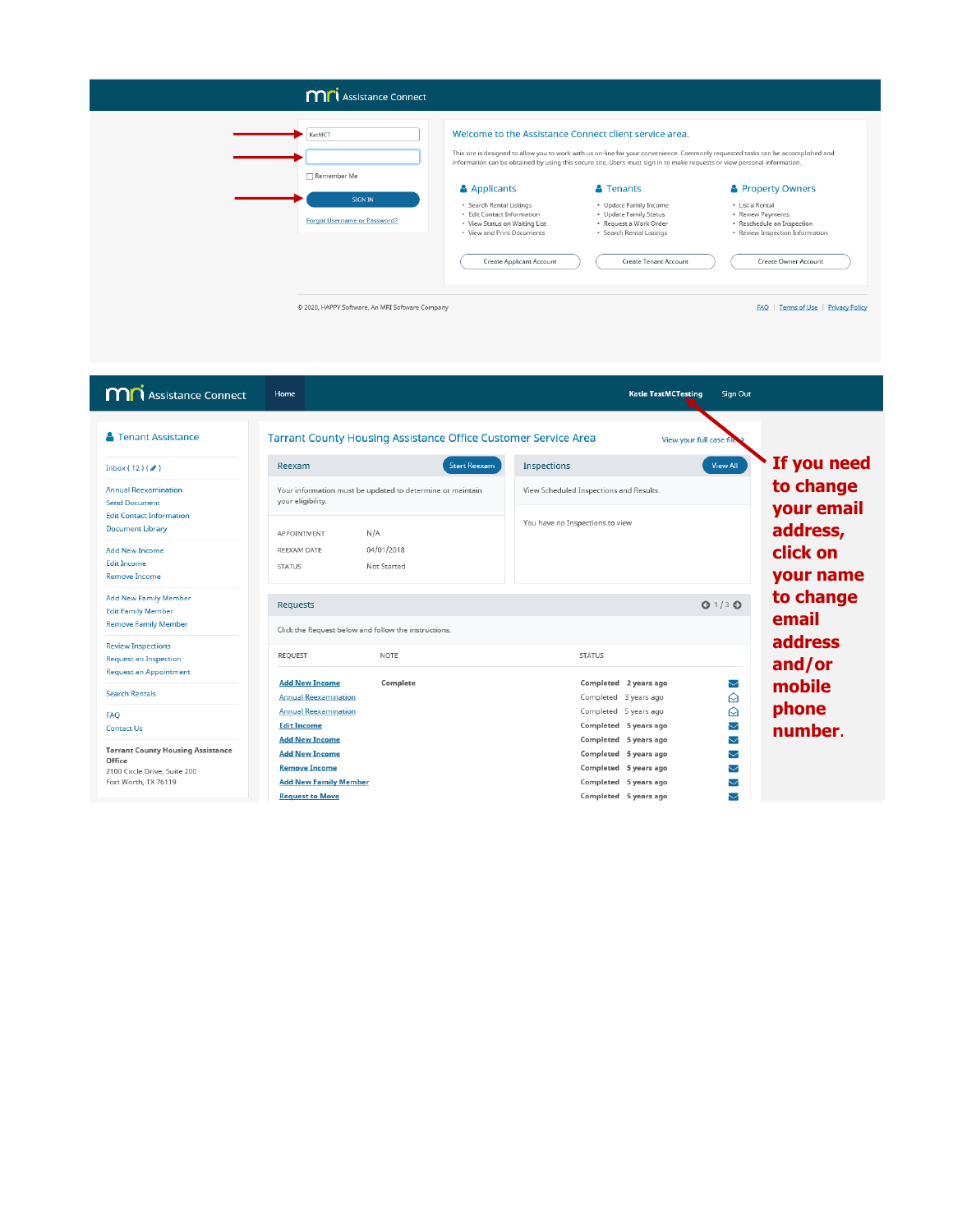| <b>MN</b> Assistance Connect<br>Home                                                                                                                                                                                                                                                                                                                                                                                                                                                                                                    |                                | <b>Katie TestMCTesting</b>                                                                                                                                          | Sign Out        |                                                         |
|-----------------------------------------------------------------------------------------------------------------------------------------------------------------------------------------------------------------------------------------------------------------------------------------------------------------------------------------------------------------------------------------------------------------------------------------------------------------------------------------------------------------------------------------|--------------------------------|---------------------------------------------------------------------------------------------------------------------------------------------------------------------|-----------------|---------------------------------------------------------|
| <b>My Account</b><br>Last Sign In 04/23/2020<br>Please choose a case file to access or add a case file:                                                                                                                                                                                                                                                                                                                                                                                                                                 |                                |                                                                                                                                                                     | + Add Case File |                                                         |
| Organization<br><b>User Type</b><br>Name                                                                                                                                                                                                                                                                                                                                                                                                                                                                                                | <b>Account Status</b>          | <b>Notifications</b>                                                                                                                                                |                 |                                                         |
| <b>Tarrant County Housing</b><br>Katie TestMCTesting<br>Tenant<br>Assistance Office                                                                                                                                                                                                                                                                                                                                                                                                                                                     | Pending                        | <b>A</b> Items need attention<br>5 Document(s) need to be signed<br>12 Unread Documents (Inbox)<br>22 Unread Request Status Messages<br>1 Open Annual Reexamination | O View          | <b>Click on the</b>                                     |
| <b>Account Properties</b>                                                                                                                                                                                                                                                                                                                                                                                                                                                                                                               | <b>Security Preferences</b>    |                                                                                                                                                                     |                 | pencil and paper                                        |
| KatMCT<br><b>USERNAME</b><br>STATUS <sup>O</sup><br><b>Active</b><br>dmcrowe@tarrantcounty.com<br><b>EMAIL ADDRESS</b><br>Add Mobile Number<br>MOBILE NUMBER                                                                                                                                                                                                                                                                                                                                                                            | SECURITY QUESTIONS<br>PASSWORD | Change Security Questions<br>Change Password                                                                                                                        |                 | to change one or<br><b>both email</b><br>address and/or |
| <b>Account Preferences</b>                                                                                                                                                                                                                                                                                                                                                                                                                                                                                                              |                                |                                                                                                                                                                     |                 | mobile number                                           |
| <b>Email Notifications</b><br>Assistance Connect will send email notifications when the Organization requests you to do something, such as view or sign a document, submit additional documentation for a request, or<br>perform a certification. Since action is needed, opting out of receiving these notifications is not available.<br>Assistance Connect can also send email notifications for updates to your account information, such as service request activity. To receive email notifications for these items, please check |                                |                                                                                                                                                                     |                 |                                                         |

| <b>M</b> Assistance Connect                                                                                       | Home                                                                                                                                                                                  | <b>Katie TestMCTesting</b> | Sign Out |
|-------------------------------------------------------------------------------------------------------------------|---------------------------------------------------------------------------------------------------------------------------------------------------------------------------------------|----------------------------|----------|
| <b>A</b> Tenant Assistance                                                                                        | <b>Edit Email Address</b>                                                                                                                                                             |                            |          |
| Inbox $(12)($                                                                                                     | Use the fields below to set a new email address for this account. An email will be sent to your new email address with instructions on how to<br>authenticate your new email address. |                            |          |
| <b>Annual Reexamination</b><br><b>Send Document</b><br><b>Edit Contact Information</b><br><b>Document Library</b> | Note: Fields marked with a "*" are required fields.                                                                                                                                   |                            |          |
| <b>Add New Income</b><br><b>Edit Income</b>                                                                       | New Email *<br>@tarrantcounty.com<br>Confirm New Email *<br>@tarrantcouunty.com                                                                                                       |                            |          |
| <b>Remove Income</b><br><b>Add New Family Member</b>                                                              | Current Password *<br>This is the new password<br>**************                                                                                                                      |                            |          |
| <b>Edit Family Member</b><br><b>Remove Family Member</b>                                                          | you just created.                                                                                                                                                                     |                            |          |
| <b>Review Inspections</b><br><b>Request an Inspection</b>                                                         | Cancel                                                                                                                                                                                |                            | Save     |
| <b>Request an Appointment</b><br><b>Search Rentals</b>                                                            |                                                                                                                                                                                       |                            |          |
| <b>FAO</b><br><b>Contact Us</b>                                                                                   |                                                                                                                                                                                       |                            |          |
| <b>Tarrant County Housing Assistance</b><br>Office<br>2100 Circle Drive, Suite 200<br>Fort Worth, TX 76119        |                                                                                                                                                                                       |                            |          |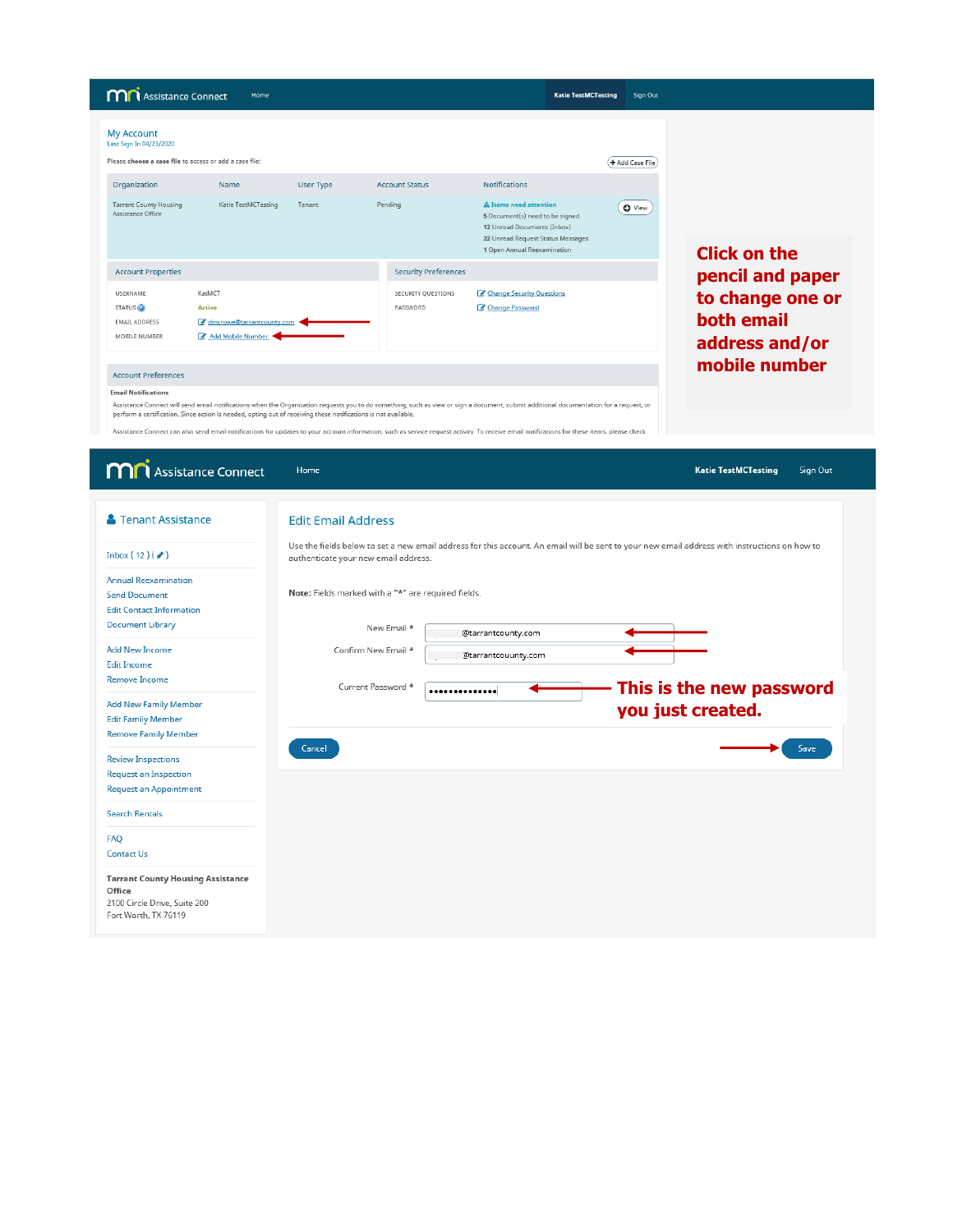| <b>M</b> Assistance Connect<br>Home                                                                                                                                                                                                                                                                                                                                                                                                                                                                                                     |                                                                                                                                                                     | <b>Katie TestMCTesting</b><br>Sign Out<br><sup>o</sup> Success           |
|-----------------------------------------------------------------------------------------------------------------------------------------------------------------------------------------------------------------------------------------------------------------------------------------------------------------------------------------------------------------------------------------------------------------------------------------------------------------------------------------------------------------------------------------|---------------------------------------------------------------------------------------------------------------------------------------------------------------------|--------------------------------------------------------------------------|
| <b>My Account</b><br>Last Sign In 04/23/2020                                                                                                                                                                                                                                                                                                                                                                                                                                                                                            |                                                                                                                                                                     | An email has been sent to your new email address.                        |
| <b>O</b> Pending Update: Before we can update your account, you need to authenticate your new email address. Follow the instructions in the email sent to                                                                                                                                                                                                                                                                                                                                                                               |                                                                                                                                                                     | @tarrantcounty.com.<br>Once you have                                     |
| Please choose a case file to access or add a case file:                                                                                                                                                                                                                                                                                                                                                                                                                                                                                 |                                                                                                                                                                     | authenticated your<br>+ Add Case File                                    |
| Organization<br>Name<br>User Type                                                                                                                                                                                                                                                                                                                                                                                                                                                                                                       | <b>Notifications</b><br><b>Account Status</b>                                                                                                                       | new email address                                                        |
| <b>Tarrant County Housing</b><br>Katie TestMCTesting<br>Pending<br>Tenant<br>Assistance Office                                                                                                                                                                                                                                                                                                                                                                                                                                          | <b>A</b> Items need attention<br>5 Document(s) need to be signed<br>12 Unread Documents (Inbox)<br>22 Unread Request Status Messages<br>1 Open Annual Reexamination | you can either<br>O View<br>click on <b>Home</b> to<br>visit your Inbox, |
| <b>Account Properties</b>                                                                                                                                                                                                                                                                                                                                                                                                                                                                                                               | <b>Security Preferences</b>                                                                                                                                         | conduct other                                                            |
| KatMCT<br><b>USERNAME</b><br>STATUS <sup>(2)</sup><br><b>Active</b><br>dmcrowe@tarrantcounty.com<br><b>EMAIL ADDRESS</b><br>Add Mobile Number<br>MOBILE NUMBER                                                                                                                                                                                                                                                                                                                                                                          | Change Security Ouestions<br>SECURITY OUESTIONS<br>Change Password<br>PASSWORD                                                                                      | business or else<br>you can<br><b>Sign-Out!</b>                          |
| <b>Account Preferences</b>                                                                                                                                                                                                                                                                                                                                                                                                                                                                                                              |                                                                                                                                                                     |                                                                          |
| <b>Email Notifications</b><br>Assistance Connect will send email notifications when the Organization requests you to do something, such as view or sign a document, submit additional documentation for a request, or<br>perform a certification. Since action is needed, opting out of receiving these notifications is not available.<br>Assistance Connect can also send email notifications for undates to your account information, such as senvice request activity. To receive email notifications for these items, please check |                                                                                                                                                                     |                                                                          |

If you changed your email address you will receive a notice at the top that says "Pending Update: Before we can update your account, you need to **authenticate** your new email address." Go to your new email immediately and follow the instructions by clicking on the hyperlink which will authenticate your new email address. **You MUST authenticate your new email address in order to complete the process.**

Subject: Assistance Connect Account Services - Authenticate your email address